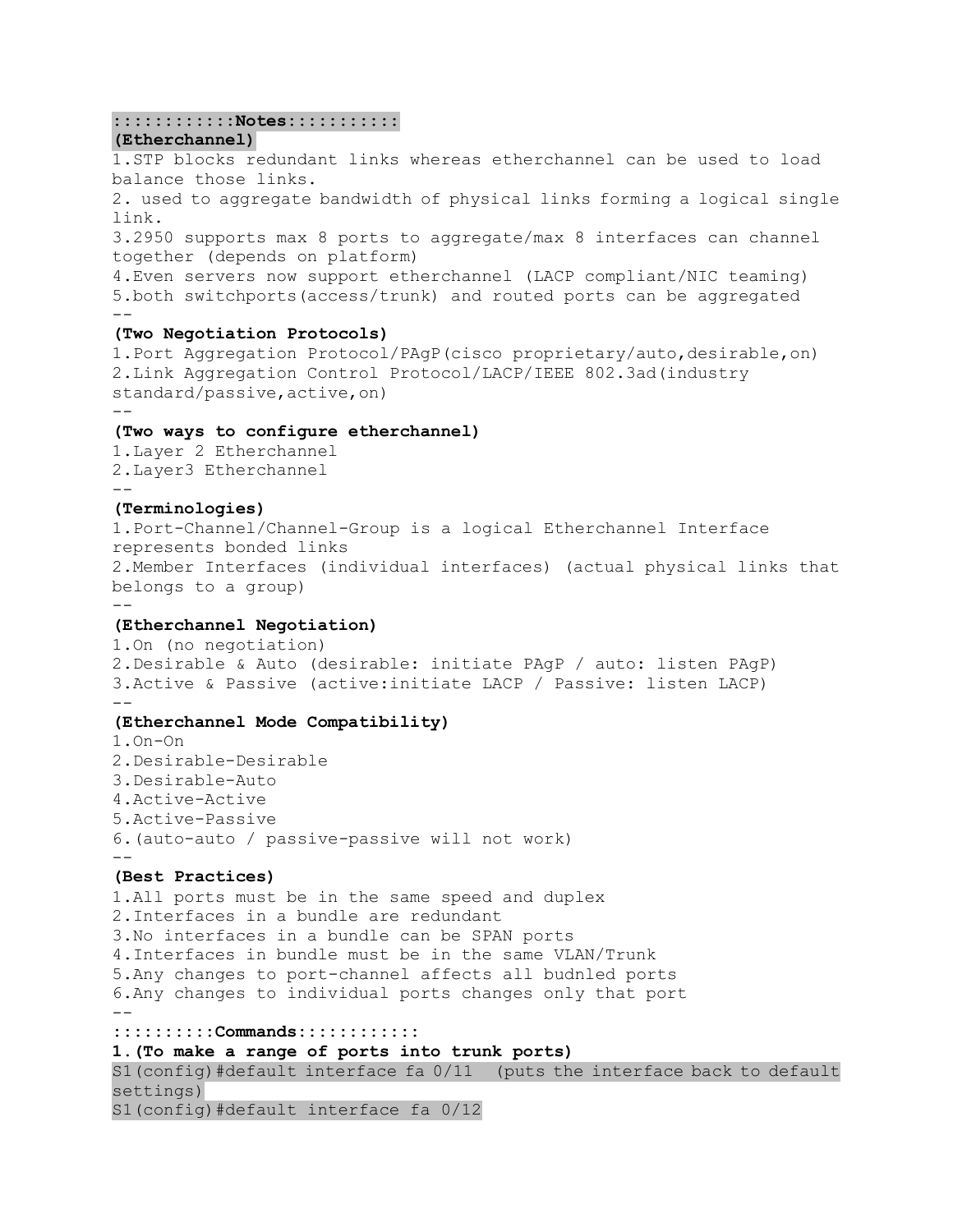```
S1(config)# interface range fastEthernet 0/11 - 12
S1(config-if-range)#shutdown (better shutdown to avoid loops/order of 
operations problem)
S1(config-if-range)# switchport trunk encapsulation dot1q
S1(config-if-range)# switchport mode trunk (if one of the individual 
ports is not trunk it won't form etherchannel/will shows suspended in 
etherchannel summary)
--
2.(To group the ports to create a port channel for PAgP (L2 Etherchannel)/ 
you can't mix PAgP with LACP)
(could be auto or on mode aswell/Same commands for LACP but active, passive 
and on modes)
S1(config)# interface range fastEthernet 0/11 - 12
S1(config-if-range)# channel-group 1 mode desirable (use 'on' if the 
question says no negotiation protocol)
(it creats a port-channel interface Port-channel 1)
S1(config-if-range)#no shut (do identical config on opposite side before 
no shut)
--
->int range fa0/11 - 12 , po1
```

```
(if you want to make changes to the port channel its better to do it on 
all rather than just po1 as sometimes it doesn't get replicated down to 
individual interfaces)
```
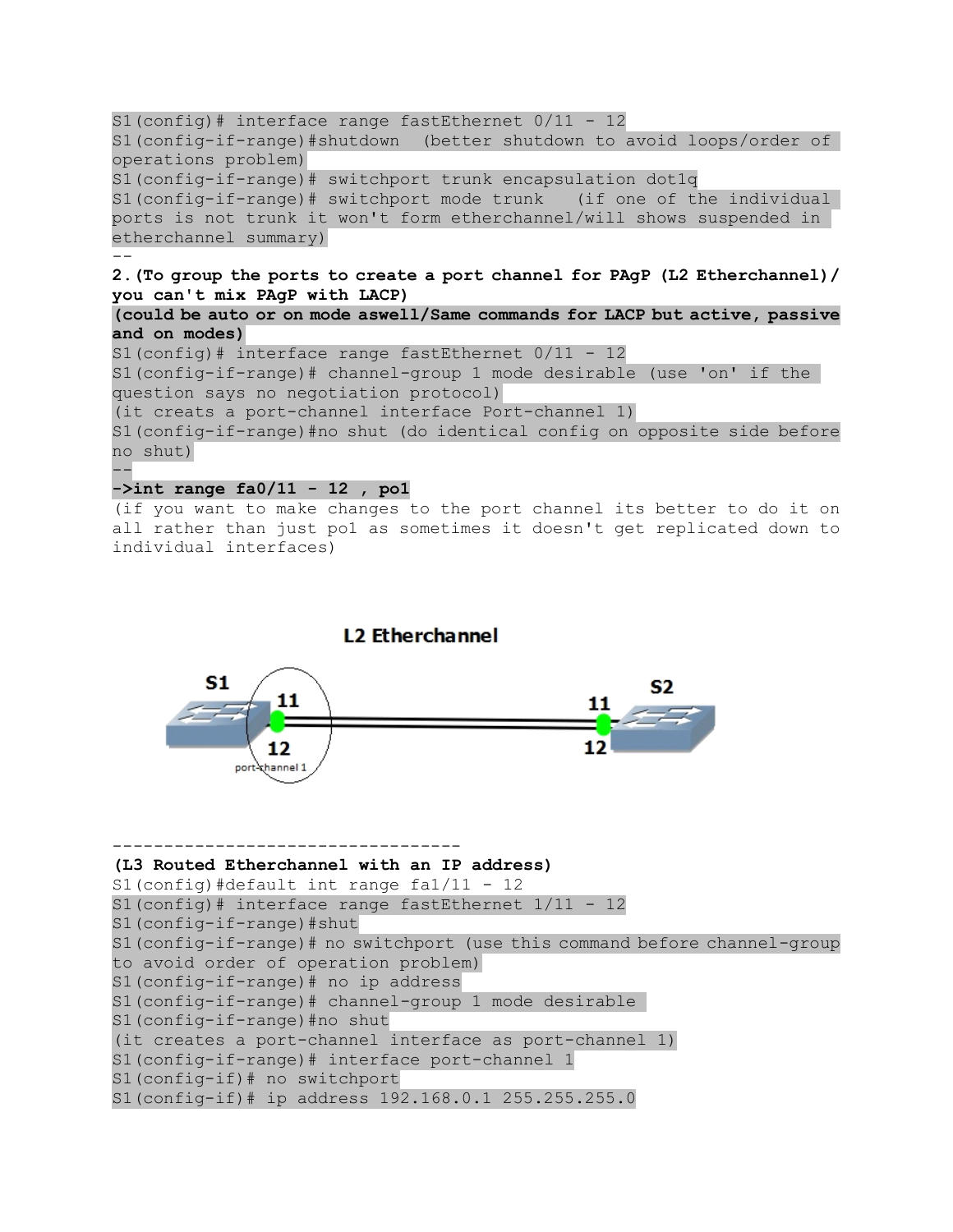

**It could be dst-mac/dst-mac/src-dst-ip/src-dst-mac/src-ip/src-mac)** S1(config)# port-channel load-balance src-dst-mac

1.show etherchnannel load-balance (To view current etherchannel load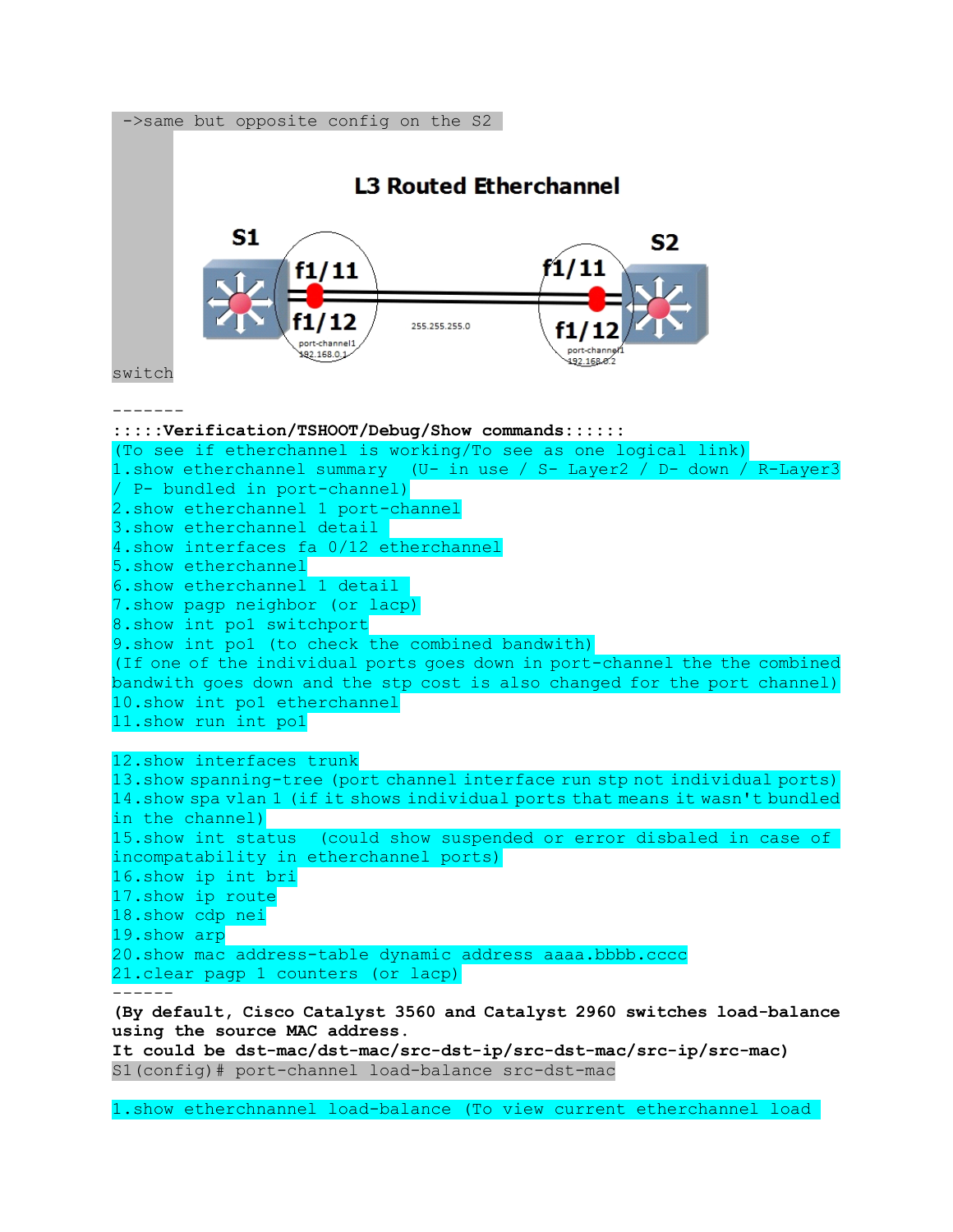```
balance config)
2.show int fa0/11 | in load (to check the load on individual ports to see 
if its a good load balancing)
3.clear counters
4.show int fa0/11 | in packets input|packets output (check on all 
individual ports/do a ping to check)
5.show int fa0/12 | in packets (input|output)
-----------<br>----------
```
**(to enable ip routing so that you can configure routing protocols)** S1(config)#ip routing

---------------------------------------------------------------

Diagrams[: http://ccieccie.wordpress.com/2013/10/01/ine-volume-1-labs/](http://ccieccie.wordpress.com/2013/10/01/ine-volume-1-labs/)

## **Layer 2 EtherChannel**

Remove all previous configurations on the links connecting SW1, SW2, SW3, and SW4.

Configure all inter-switch links on SW2, SW3, and SW4 to be in dynamic auto state.

Configure all inter-switch links on SW1 to be in dynamic desirable state.

Configure Layer 2 EtherChannels on all inter-switch links between SW1 & SW2, SW1 & SW3, and SW1 & SW4.

Use Port-Channel numbers 12, 13, and 14 respectively.

These links should not use dynamic EtherChannel negotiation.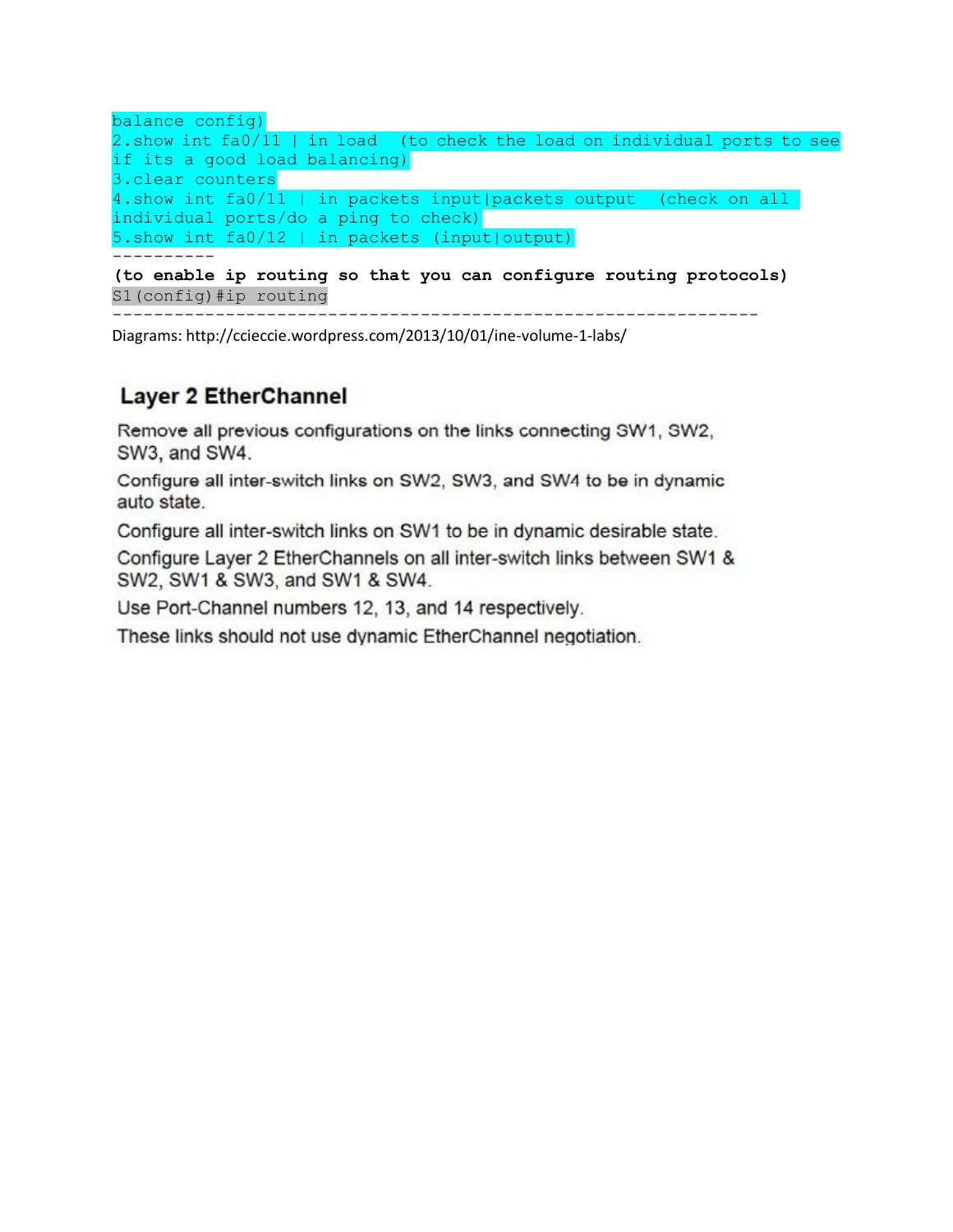```
SW1:interface FastEthernet0/13
 switchport mode dynamic desirable
 channel-group 12 mode on
L
interface FastEthernet0/14
 switchport mode dynamic desirable
 channel-group 12 mode on
T
interface FastEthernet0/15
 switchport mode dynamic desirable
 channel-group 12 mode on
Ţ
interface FastEthernet0/16
 switchport mode dynamic desirable
 channel-group 13 mode on
\mathbf{I}interface FastEthernet0/17
 switchport mode dynamic desirable
 channel-group 13 mode on
\mathbf{I}interface FastEthernet0/18
 switchport mode dynamic desirable
 channel-group 13 mode on
Ţ
interface FastEthernet0/19
 switchport mode dynamic desirable
channel-group 14 mode on
÷
interface FastEthernet0/20
 switchport mode dynamic desirable
 channel-group 14 mode on
Ť
interface FastEthernet0/21
 switchport mode dynamic desirable
 channel-group 14 mode on
```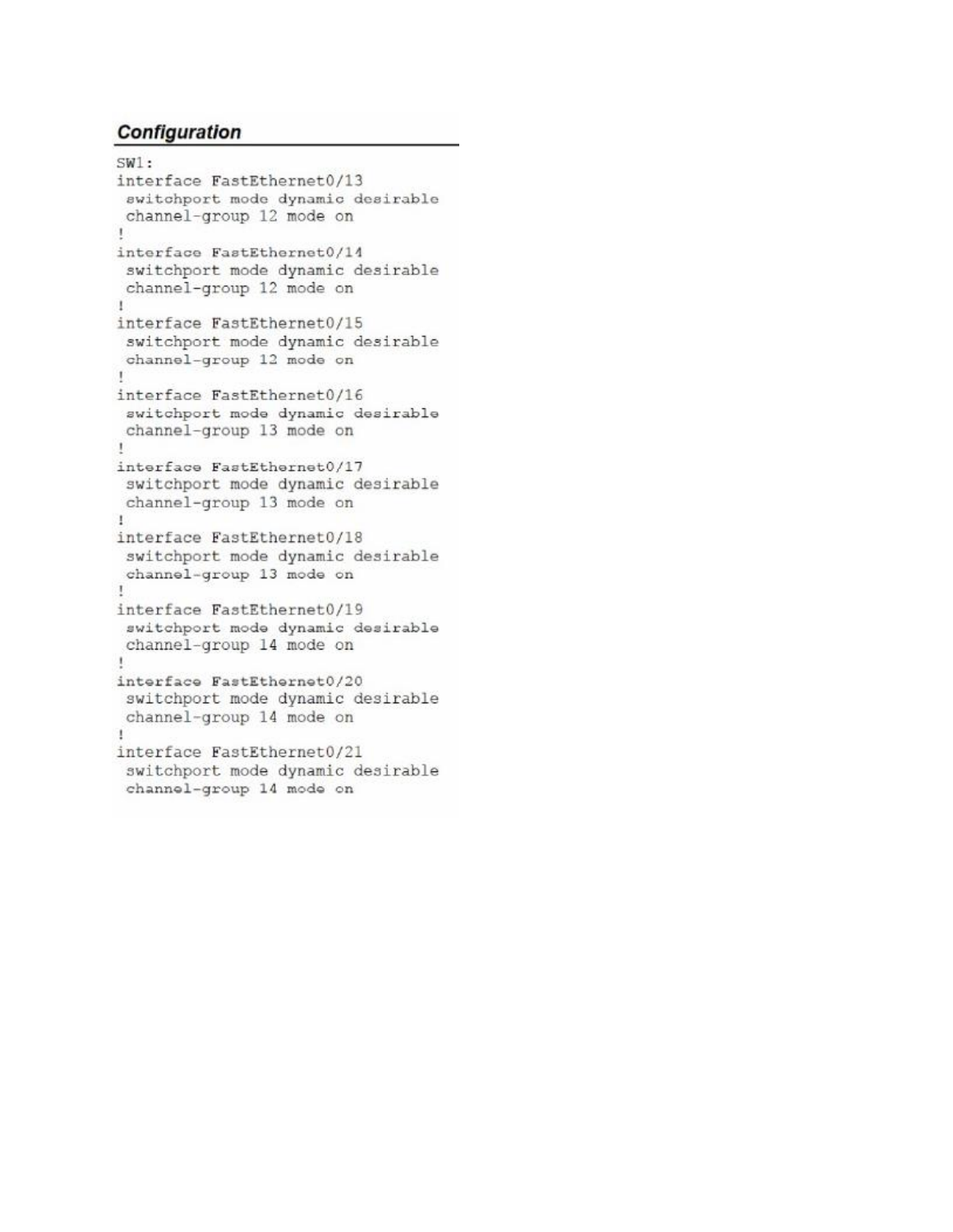```
SW2:interface FastEthernet0/13
  channel-group 12 mode on
 interface FastEthernet0/14
  channel-group 12 mode on
  ٠
 interface FastEthernet0/15
  channel-group 12 mode on
 SW3:interface FastEthernet0/13
  channel-group 13 mode on
  \mathbf{I}interface FastEthernet0/14
  channel-group 13 mode on
 interface FastEthernet0/15
  channel-group 13 mode on
 SW4:interface FastEthernet0/13
  channel-group 14 mode on
 Τ
 interface FastEthernet0/14
  channel-group 14 mode on
  \mathbf{I}interface FastEthernet0/15
  channel-group 14 mode on
Rack1SW1#show etherchannel summary
RacklSWl#show interface trunk
Rack1SW1#show spanning-tree vlan 10
Rack1SW2#show etherchannel summary
Rack1SW2#show interface trunk
Rack1SW2#show spanning-tree vlan 10
Rack1SW3#show etherchannel summary
Rack1SW3#show interface trunk
Rack1SW3#show spanning-tree vlan 10
Rack1SW4#show etherchannel summary
Rack1SW4#show interface trunk
Rack1SW4#show spanning-tree vlan 10
```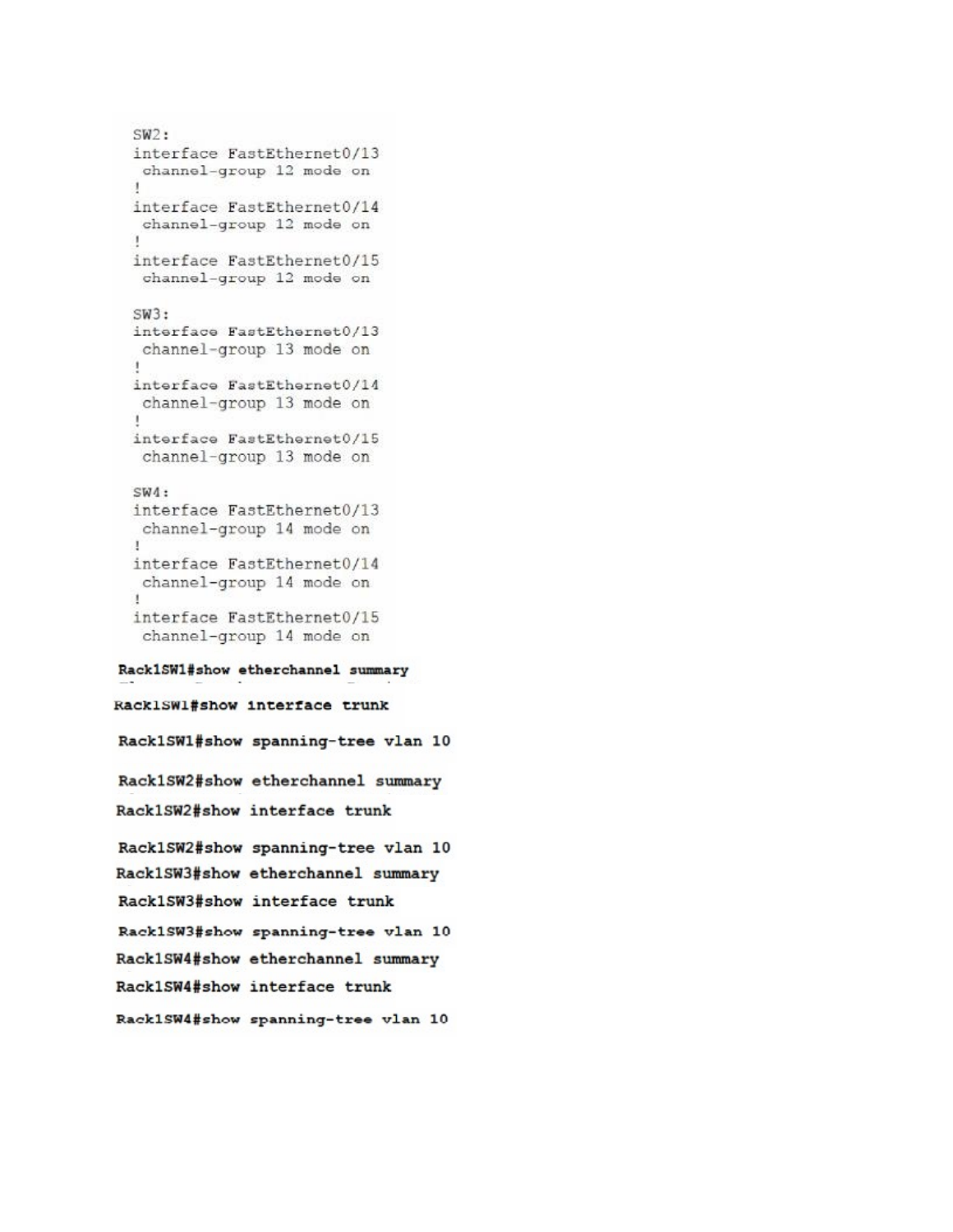# Layer 2 EtherChannel with PAgP

Modify the previous EtherChannel configuration to use PAgP for dynamic negotiation.

SW1 should initiate negotiation and the other devices should respond.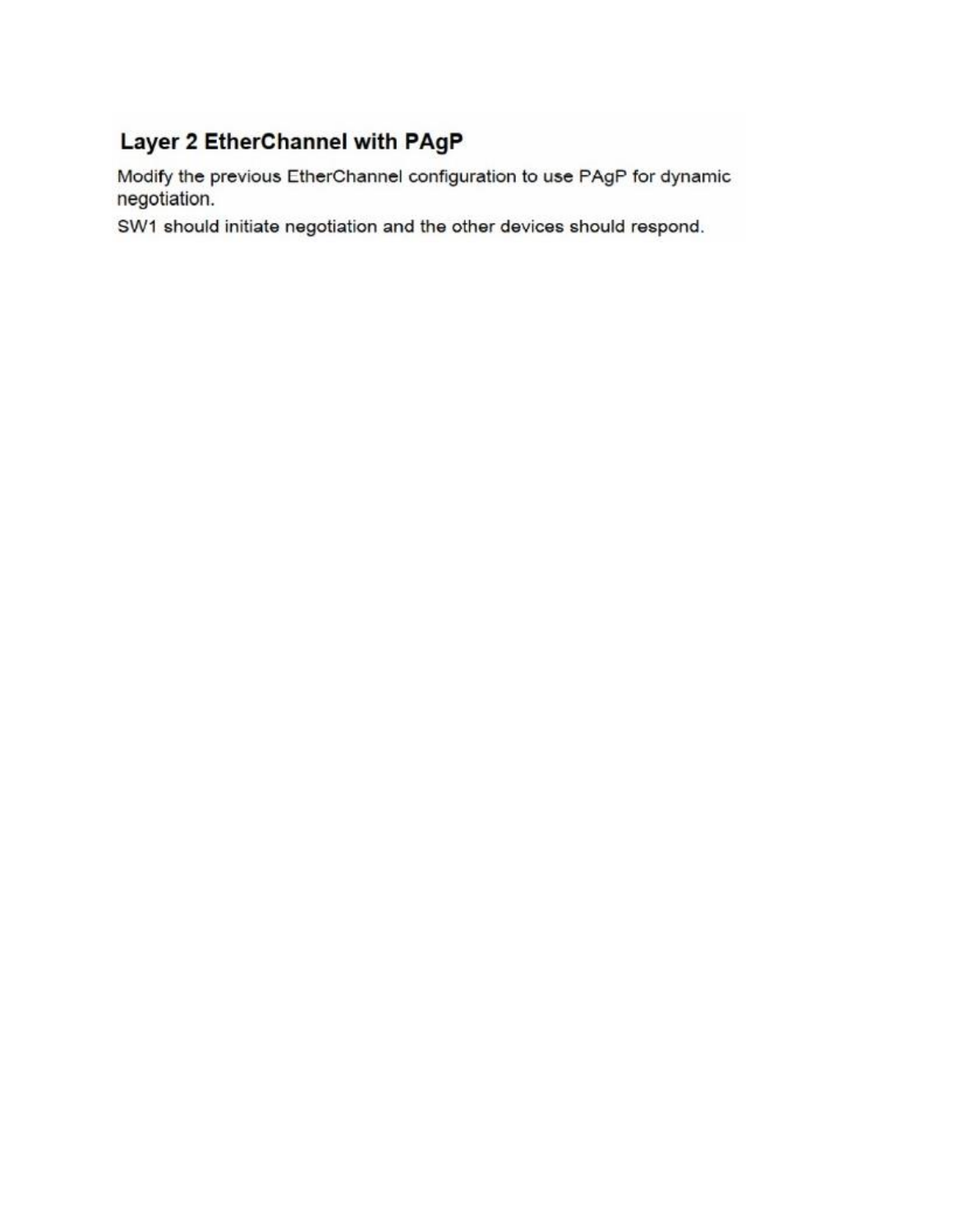```
SW1:interface FastEthernet0/13
 switchport mode dynamic desirable
 channel-group 12 mode desirable
ţ.
interface FastEthernet0/14
 switchport mode dynamic desirable
 channel-group 12 mode desirable
ï
interface FastEthernet0/15
 switchport mode dynamic desirable
 channel-group 12 mode desirable
Ŧ
interface FastEthernet0/16
 switchport mode dynamic desirable
 channel-group 13 mode desirable
Ţ
interface FastEthernet0/17
 switchport mode dynamic desirable
 channel-group 13 mode desirable
ï.
interface FastEthernet0/18
 switchport mode dynamic desirable
 channel-group 13 mode desirable
Ţ
interface FastEthernet0/19
 switchport mode dynamic desirable
 channel-group 14 mode desirable
1
interface FastEthernet0/20
 switchport mode dynamic desirable
 channel-group 14 mode desirable
\mathbf{t}interface FastEthernet0/21
 switchport mode dynamic desirable
 channel-group 14 mode desirable
SW2:interface FastEthernet0/13
 channel-group 12 mode auto
т.
interface FastEthernet0/14
 channel-group 12 mode auto
J.
interface FastEthernet0/15
 channel-group 12 mode auto
```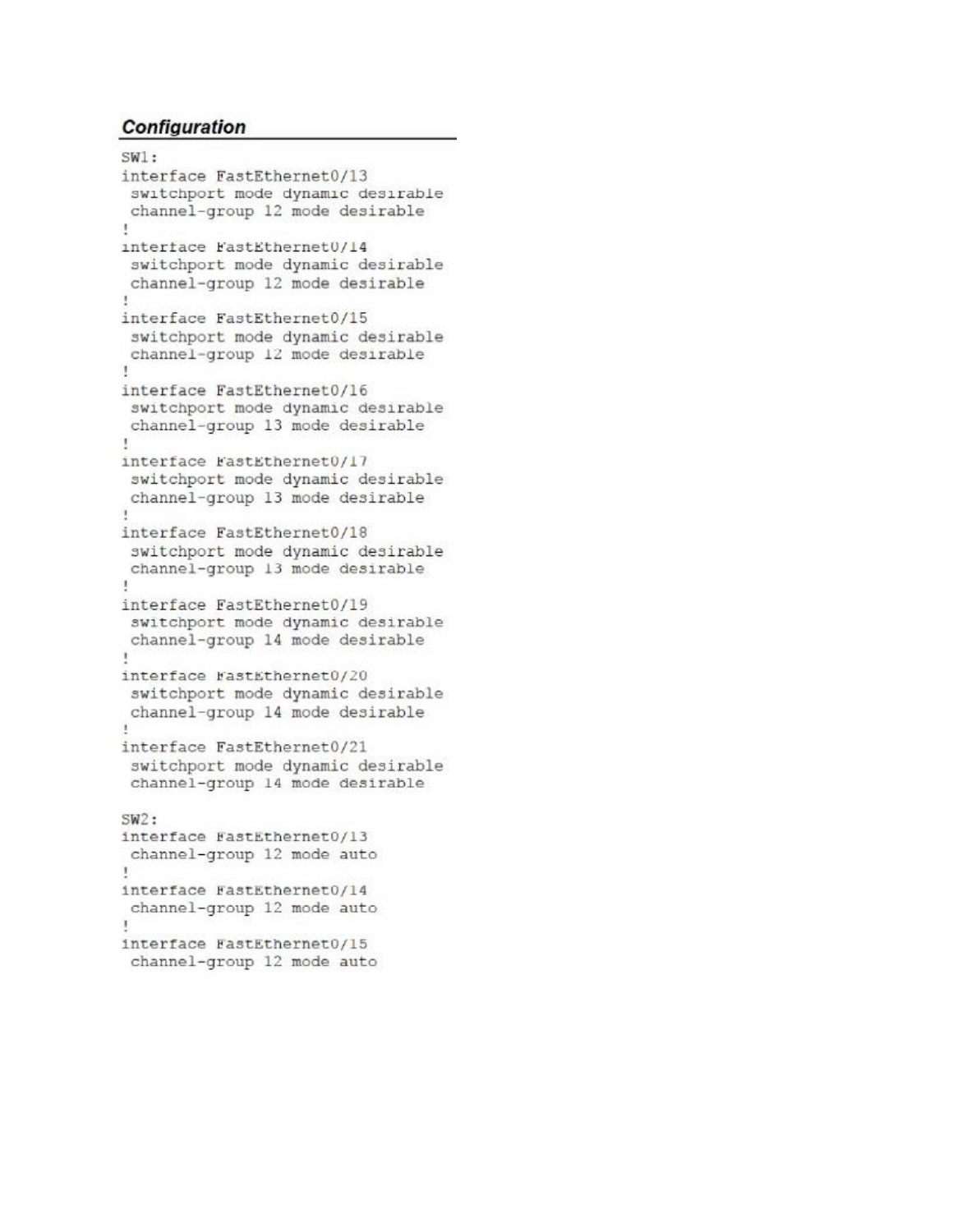```
SW3:interface FastEthernet0/13
 channel-group 13 mode auto
interface FastEthernet0/14
 channel-group 13 mode auto
1
interface FastEthernet0/15
 channel-group 13 mode auto
SW4:interface FastEthernet0/13
 channel-group 14 mode auto
interface FastEthernet0/14
 channel-group 14 mode auto
.
interface FastEthernet0/15
 channel-group 14 mode auto
Rack1SW1#show etherchannel summary
Rack1SW1#show interface trunk
Rack1SW1#show spanning-tree vlan 10
Rack1SW2#show etherchannel summary
Rack1SW2#show interface trunk
Rack1SW2#show spanning-tree vlan 10
Rack1SW3#show interface trunk
Rack1SW3#show spanning-tree vlan 10
Rack1SW4#show etherchannel summary
Rack1SW4#show interface trunk
Rack1SW4#show spanning-tree vlan 10
```
# Layer 2 EtherChannel with LACP

Modify the previous EtherChannel configuration to use LACP for dynamic negotiation.

SW1 should initiate negotiation and the other devices should respond.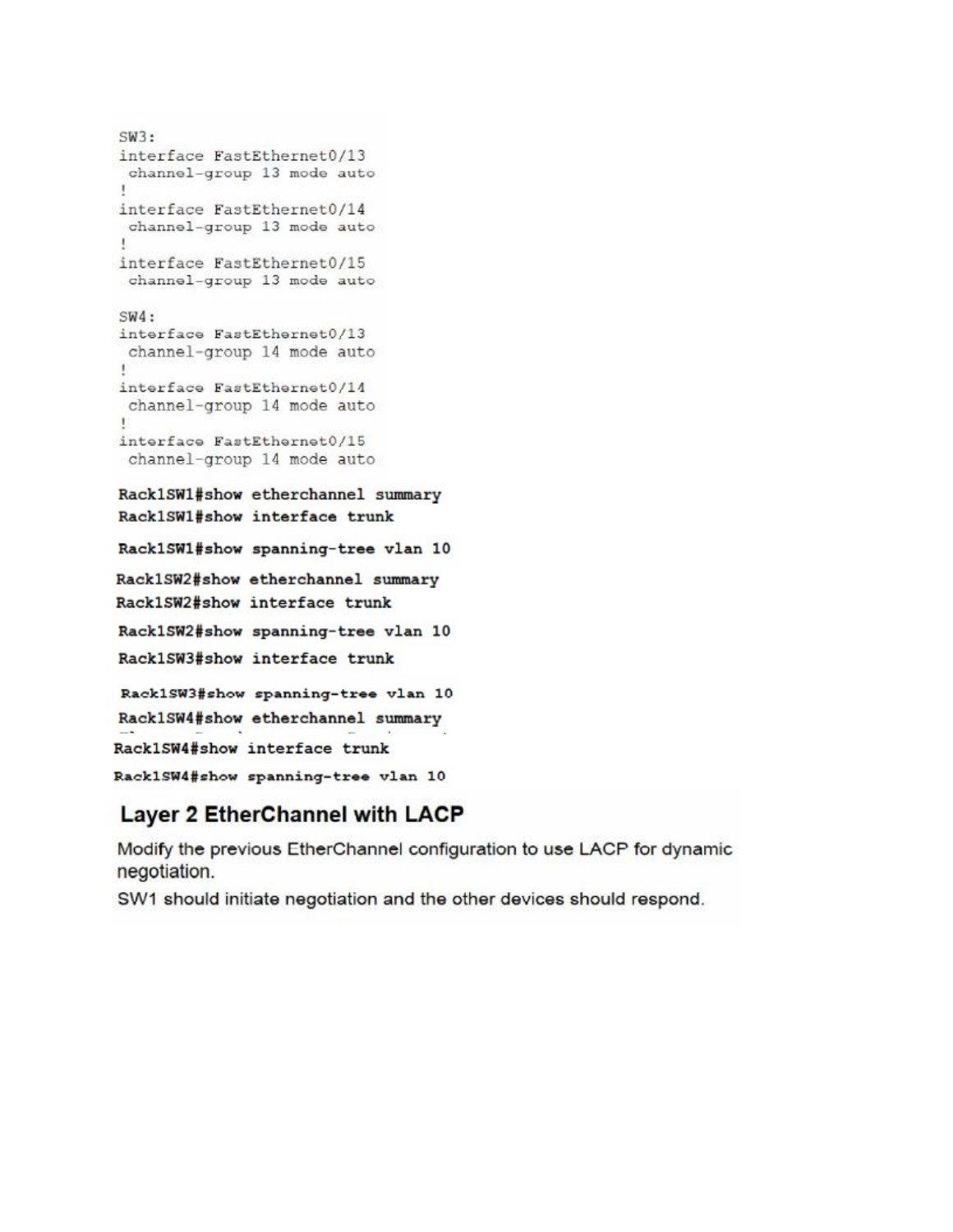```
SW1:interface FastEthernet0/13
 switchport mode dynamic desirable
channel-group 12 mode active
1
interface FastEthernet0/14
 switchport mode dynamic desirable
channel-group 12 mode active
×.
interface FastEthernet0/15
 switchport mode dynamic desirable
channel-group 12 mode active
Ţ.
interface FastEthernet0/16
 switchport mode dynamic desirable
channel-group 13 mode active
\mathbf{I}interface FastEthernet0/17
 switchport mode dynamic desirable
channel-group 13 mode active
X.
interface FastEthernet0/18
switchport mode dynamic desirable
channel-group 13 mode active
\mathbf{r}interface FastEthernet0/19
 switchport mode dynamic desirable
channel-group 14 mode active
Ŧ.
interface FastEthernet0/20
switchport mode dynamic desirable
channel-group 14 mode active
\mathbb{I}interface FastEthernet0/21
 switchport mode dynamic desirable
channel-group 14 mode active
SW2:interface FastEthernet0/13
channel-group 12 mode passive
Ţ.
interface FastEthernet0/14
channel-group 12 mode passive
Ţ
interface FastEthernet0/15
channel-group 12 mode passive
```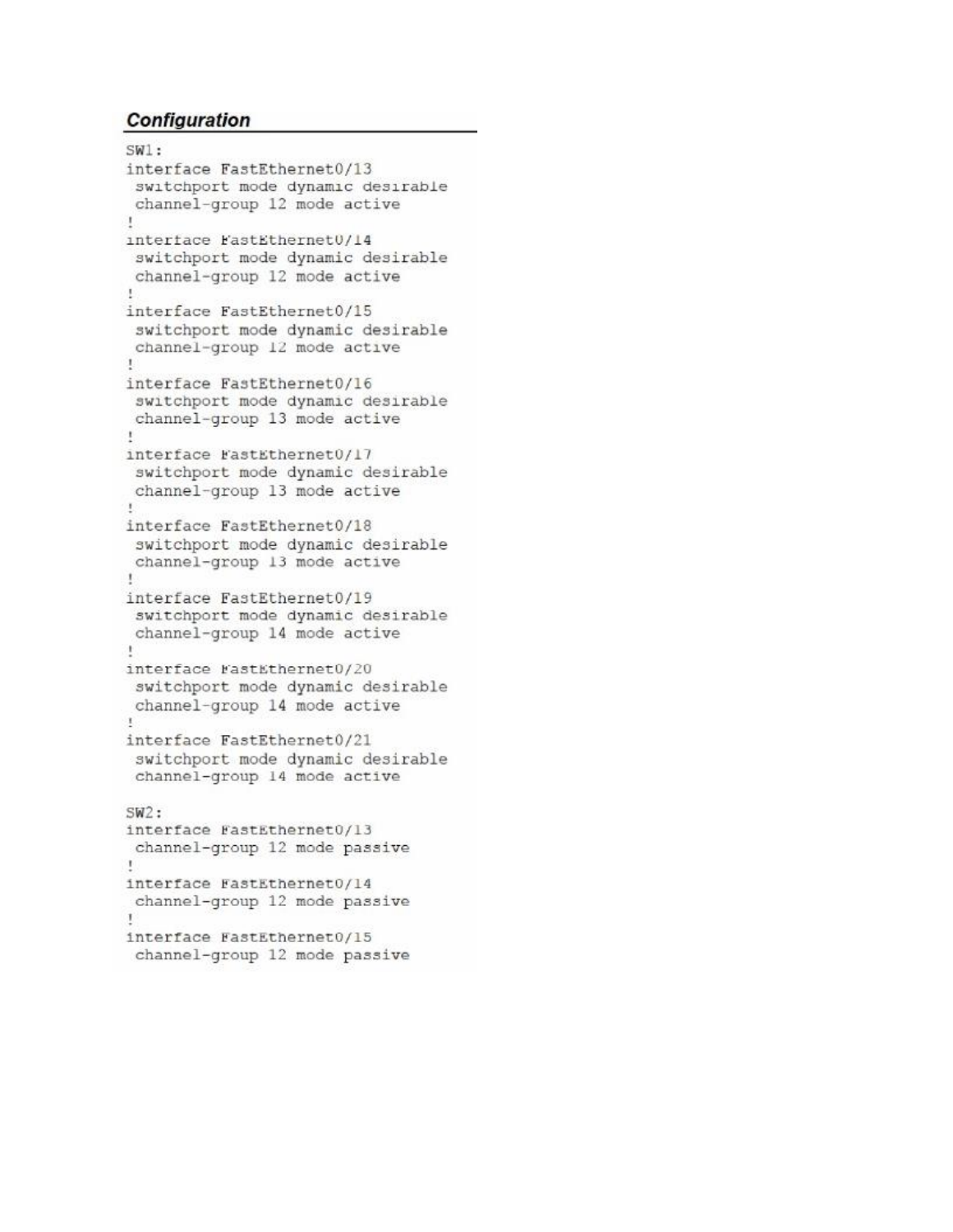```
SW3:interface FastEthernet0/13
 channel-group 13 mode passive
interface FastEthernet0/14
 channel-group 13 mode passive
interface FastEthernet0/15
 channel-group 13 mode passive
SW4:interface FastEthernet0/13
 channel-group 14 mode passive
1.
interface FastEthernet0/14
 channel-group 14 mode passive
interface FastEthernet0/15
 channel-group 14 mode passive
Rack1SW1#show etherchannel summary
Rack1SW1#show interface trunk
Rack1SW1#show spanning-tree vlan 10
Rack1SW2#show etherchannel summary
Rack1SW2#show interface trunk
Rack1SW2#show spanning-tree vlan 10
Rack1SW3#show etherchannel summary
Rack1SW3#show interface trunk
Rack1SW3#show spanning-tree vlan 10
Rack1SW4#show etherchannel summary
```
Rack1SW4#show interface trunk

Rack1SW4#show spanning-tree vlan 10

## **Layer 3 EtherChannel**

Configure links Fa0/16 & Fa0/17 on SW4 and links Fa0/19 & Fa0/20 on SW2 to be bound together as a Layer 3 EtherChannel.

Use Port-Channel number 24 and the subnet 155.X.108.0/24 per the diagram.

Use an industry standard protocol to negotiate the Port-Channel configuration.

Ensure IP reachability is obtained between these devices over the segment.